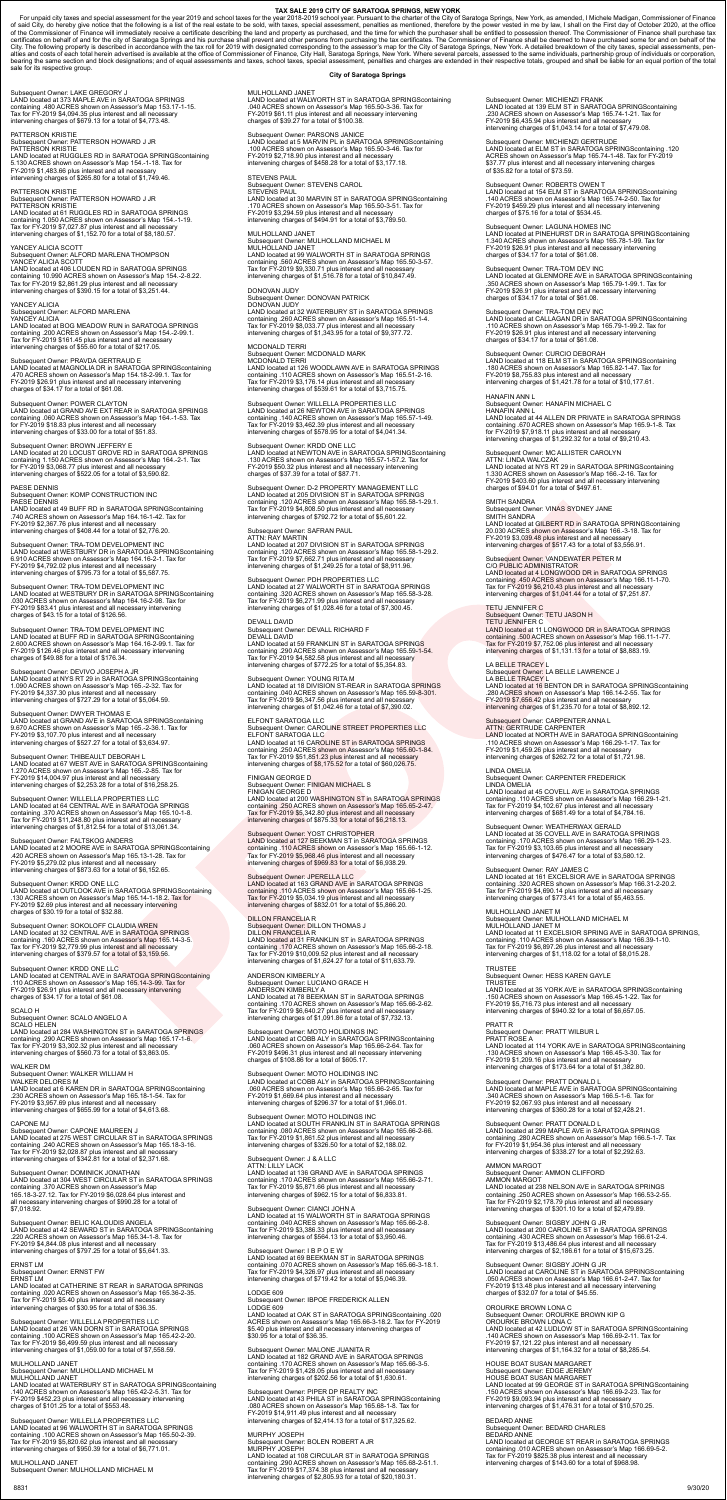# HOUSE BOAT SUSAN MARGARET,<br>Subsequent Owner: EDGE JEREMY,<br>HOUSE BOAT SUSAN MARGARET,<br>LAND located at GEORGE ST REAR in SARATOGA SPRINGS,<br>containing .010 ACRES shown on Assessor's Map 166.69-5-24.<br>Tax for FY-2019 \$1,049.26

THORBLIRN MARTHA K

THORBURN MARTHA K<br>Subsequent Owner: THORBURN WALTER C<br>THORBURN MARTHA K<br>LAND located at GEORGE ST REAR in SARATOGA SPRINGS<br>containing .010 ACRES shown on Assessor's Map 166.69-5-26.<br>Tax for FY-2019 \$1,577.18 plus interest

# Subsequent Owner: PETERS ROSEMARY<br>LAND located at 35 ADAMS ST in SARATOGA SPRINGScontaining<br>.140 ACRES shown on Assessor's Map 166.77-2-25. Tax for<br>FY-2019 \$4,941.62 plus interest and all necessary<br>intervening charges of \$

Subsequent Owner: MACICA RICHARD R<br>LAND located at NYS RT 29 in SARATOGA SPRINGScontaining<br>2.000 ACRES shown on Assessor's Map 167.-2-13.1. Tax for<br>FY-2019 \$4,966.93 plus interest and all necessary<br>intervening charges of \$

Subsequent Owner: HEITMANN GERMAINE<br>LAND located at 19 STAFFORDS BRIDGE RD in SARATOGA SPRINGS<br>containing 6.720 ACRES shown on Assessor's Map 167.-2-20.<br>Tax for FY-2019 \$6,350.29 plus interest and all necessary<br>intervening

Subsequent Owner: WAHL FREDERICK<br>LAND located at 66 STAFFORDS BRIDGE RD in SARATOGA SPRINGS<br>containing 3.650 ACRES shown on Assessor's Map<br>167.-2-31.111. Tax for FY-2019 \$1,522.00 plus interest and<br>all necessary intervenin

# SMITH SANDRA

Subsequent Owner: VINAS SYDNEY JANE SMITH SANDRA<br>LAND located at NYS RT 29 REAR in SARATOGA SPRINGS<br>containing 51.750 ACRES shown on Assessor's Map 167.-2-49.<br>Tax for FY-2019 \$3,524.73 plus interest and all necessary<br>intervening charges of \$593.51 for a tota

Subsequent Owner: MOREAU GERALD WILLIAM<br>LAND located at 143 MEADOWBROOK RD in SARATOGA SPRINGS<br>containing 2.230 ACRES shown on Assessor's Map 167.-4-39.<br>Tax for FY-2019 \$4,303.77 plus interest and all necessary<br>intervening

 DEMEO STACY Subsequent Owner: DEMEO MARK DEMEO STACY<br>LAND located at NEWARK ST in SARATOGA SPRINGScontaining<br>.040 ACRES shown on Assessor's Map 178.10-1-4. Tax for<br>FY-2019 \$13.44 plus interest and all necessary intervening<br>charges of \$32.07 for a total of \$45.51.

TSITOS SOULA Subsequent Owner: TSITOS SPIRO TSITOS SOULA

LAND located at 22 LIZ ANN DR in SARATOGA SPRINGS<br>containing 3.550 ACRES shown on Assessor's Map 167.-6-15.<br>Tax for FY-2019 \$11,289.10 plus interest and all necessary<br>intervening charges of \$1,856.41 for a total of \$13,145

Subsequent Owner: SAFRAN PAUL L<br>LAND located at 50 ADAMS RD in SARATOGA SPRINGScontaining<br>2.000 ACRES shown on Assessor's Map 177.-1-22.2. Tax for<br>FY-2019 \$4,674.42 plus interest and all necessary<br>intervening charges of \$7

# **DANIEL GABA**

DANIEL GABA<br>Subsequent Owner: MILTON CREST APARTMENTS LLC<br>DANIEL GABA<br>LAND located at 44 QUEVIC DR in SARATOGA SPRINGScontaining<br>.410 ACRES shown on Assessor's Map 177.20-3-7. Tax for<br>FY-2019 \$4,054.30 plus interest and al

Subsequent Owner: POINT CENTER FINANCIAL INC<br>LAND located at US RT 9 in SARATOGA SPRINGScontaining<br>17.590 ACRES shown on Assessor's Map 178.-2-17.12. Tax for<br>FY-2019 \$14,436.69 plus interest and all necessary<br>intervening c

Subsequent Owner: PETRALIA KEVON M<br>LAND located at 7 OLD BALLSTON AVE N in SARATOGA SPRINGS<br>containing .470 ACRES shown on Assessor's Map 178.-3-11. Tax<br>for FY-2019 \$5,026.80 plus interest and all necessary<br>intervening cha

Subsequent Owner: SMITH WALTER J<br>LAND located at 5 CONGRESS AVE in SARATOGA SPRINGS<br>containing .690 ACRES shown on Assessor's Map 178.33-2-10. Tax for FY-2019 \$5,263.63 plus interest and all necessary intervening charges of \$867.30 for a total of \$6,130.93.

Subsequent Owner: SMITH WALTER J<br>LAND located at CONGRESS AVE in SARATOGA SPRINGScontaining<br>.280 ACRES shown on Assessor's Map 178.33-2-11. Tax for<br>FY-2019 \$1,271.22 plus interest and all necessary<br>intervening charges of \$

**KRUEGER LAURA** KRUEGER LAURA Subsequent Owner: MEEHAN JERRY KRUEGER LAURA LAND located at 17 JOSHUA RD in SARATOGA SPRINGScontaining<br>.380 ACRES shown on Assessor's Map 178.44-2-29. Tax for<br>FY-2019 \$21,367.88 plus interest and all necessary intervening charges of \$3,440.54 for a total of \$24,808.42.

 Subsequent Owner: ANDERSON SAVANIA DAISY ATTN:MRS ANN ANDERSON LAND located at CLEVELAND AVE in SARATOGA SPRINGS containing .070 ACRES shown on Assessor's Map 178.52-3-12.<br>Tax for FY-2019 \$8.07 plus interest and all necessary<br>intervening charges of \$31.15 for a total of \$39.22.

# DEMEO STACY Subsequent Owner: DEMEO MARK DEMEO STACY LAND located at NEWARK ST in SARATOGA SPRINGScontaining<br>.040 ACRES shown on Assessor's Map 178.10-1-5. Tax for<br>FY-2019 \$13.44 plus interest and all necessary intervening charges of \$32.07 for a total of \$45.51.

**WALLACE CHRISTOPHER** WALLACE CHRISTOPHER<br>Subsequent Owner: DEMEO STACEY A<br>WALLACE CHRISTOPHER<br>LAND located at NEWARK ST in SARATOGA SPRINGScontaining<br>.970 ACRES shown on Assessor's Map 178.10-1-7. Tax for<br>FY-2019 \$1,985.70 plus interest and al

# Subsequent Owner: WILLIAMS FP ATTN: JP WILLIAMS

LAND located at CONGRESS AVE REAR in SARATOGA SPRINGS containing .170 ACRES shown on Assessor's Map 178.25-2-10. Tax for FY-2019 \$21.57 plus interest and all necessary intervening charges of \$33.26 for a total of \$54.83.

# STUCHBURY GERALD<br>Subsequent Owner: LOBIONDO JACK<br>STUCHBURY GERALD<br>LAND located at SPA DR in SARATOGA SPRINGScontaining .320<br>ACRES shown on Assessor's Map 178.26-1-22.2. Tax for FY-2019<br>\$1,993.33 plus interest and all neces

Subsequent Owner: JC & JC INC<br>LAND located at JEFFERSON ST in SARATOGA SPRINGScontaining<br>.110 ACRES shown on Assessor's Map 179.37-1-10. Tax for<br>FY-2019 \$113.29 plus interest and all necessary intervening<br>charges of \$47.81

Subsequent Owner: JC & JC INC<br>LAND located at JEFFERSON ST-REAR in SARATOGA SPRINGS<br>containing .030 ACRES shown on Assessor's Map 179.37-1-19.<br>Tax for FY-2019 \$5.40 plus interest and all necessary<br>intervening charges of \$3

Subsequent Owner: JC & JC INC<br>LAND located at JEFFERSON-REAR ST in SARATOGA SPRINGS<br>containing .400 ACRES shown on Assessor's Map 179.37-1-21.<br>Tax for FY-2019 \$97.10 plus interest and all necessary<br>intervening charges of \$

Subsequent Owner: ERNST MATTHEW J<br>LAND located at CRESCENT AVE REAR in SARATOGA SPRINGS<br>containing .360 ACRES shown on Assessor's Map 179.4-1-26.<br>Tax for FY-2019 \$2,542.65 plus interest and all necessary<br>intervening charge

PERSON EDWARD<br>Subsequent Owner: JACKNOWITZ SHELDON<br>PERSON EDWARD LAND located at 481 CRESCENT AVE in SARATOGA SPRINGS<br>containing .270 ACRES shown on Assessor's Map 179.4-2-7. Tax<br>for FY-2019 \$1,195.43 plus interest and all necessary<br>intervening charges of \$219.05 for a total of \$1,414.4

SPERRY ANASTASIA<br>Subsequent Owner: SPERRY TIMOTHY P<br>SPERRY ANASTASIA<br>LAND located at 18 CLUBHOUSE DR in SARATOGA SPRINGS<br>Containing .050 ACRES shown on Assessor's Map 179.61-1-2.<br>Tax for FY-2019 \$4,656.18 plus interest and

BOYLE CLAUDIA<br>Subsequent Owner: BOYLE JOHN J JR<br>BOYLE CLAUDIA<br>LAND located at 538 UNION AVE in SARATOGA SPRINGS<br>containing .960 ACRES shown on Assessor's Map 180.-4-6. Tax<br>for FY-2019 \$2,888.11 plus interest and all necess

# Subsequent Owner: OAK RIDGE DEV LLC<br>LAND located at MEADOWBROOK RD in SARATOGA SPRINGS<br>containing 8.490 ACRES shown on Assessor's Map 180.10-3-99.<br>Tax for FY-2019 \$228.71 plus interest and all necessary<br>intervening charges

## CLUTE IJ Subsequent Owner: CLUTE DC CLUTE IJ

LAND located at 158 BALLSTON AVE in SARATOGA SPRINGS<br>containing .160 ACRES shown on Assessor's Map 178.26-1-35.<br>Tax for FY-2019 \$4,427.08 plus interest and all necessary<br>intervening charges of \$734.07 for a total of \$5,161

 Subsequent Owner: HUSSAIN NAUMAN A LAND located at 8 CONGRESS AVE in SARATOGA SPRINGS containing .360 ACRES shown on Assessor's Map 178.33-1-9. Tax for FY-2019 \$3,618.63 plus interest and all necessary intervening charges of \$605.72 for a total of \$4,224.35.

## STANLEY SUSAN Subsequent Owner: STANLEY JAMES

STANLEY SUSAN<br>LAND located at 2239 ROUTE 50 SOUTH in SARATOGA SPRINGS<br>containing .910 ACRES shown on Assessor's Map 190.-2-22. Tax<br>for FY-2019 \$1,598.39 plus interest and all necessary<br>intervening charges of \$224.53 for a

# Subsequent Owner: SUTHERLAND ROBERT P<br>LAND located at 11 WAMPUM DR in SARATOGA SPRINGScontaining<br>.240 ACRES shown on Assessor's Map 190.12-1-40. Tax for<br>FY-2019 \$5,207.60 plus interest and all necessary<br>intervening charges

Subsequent Owner: PDH PROPERTIES LLC<br>LAND located at 20 ORENDA SPRING DR in SARATOGA SPRINGS<br>containing .230 ACRES shown on Assessor's Map 190.12-1-63.<br>Tax for FY-2019 \$3,861.20 plus interest and all necessary<br>intervening

# SENECAL NICOLE<br>Subsequent Owner: SENECAL CHALRES E JR<br>SENECAL NICOLE

LAND located at 79 HATHORN BLVD in SARATOGA SPRINGS<br>containing .320 ACRES shown on Assessor's Map 190.12-2-30.<br>Tax for FY-2019 \$1,169.37 plus interest and all necessary<br>intervening charges of \$168.51 for a total of \$1,337.

 Subsequent Owner: RUSSO PETER F LAND located at 7 SPA CIR in SARATOGA SPRINGScontaining .220 ACRES shown on Assessor's Map 178.34-1-37. Tax for FY-2019 \$3,062.41 plus interest and all necessary intervening charges of \$466.23 for a total of \$3,528.64.

 Subsequent Owner: R & H PROPERTIES LLC LAND located at 3 SPA CIR in SARATOGA SPRINGScontaining .210 ACRES shown on Assessor's Map 178.34-1-40. Tax for FY-2019 \$3,860.30 plus interest and all necessary intervening charges of \$583.28 for a total of \$4,443.58.

 Subsequent Owner: HFC GROUP INVESTING TRUST LLC LAND located at 136 JEFFERSON ST in SARATOGA SPRINGS containing .150 ACRES shown on Assessor's Map 178.36-3-18. Tax for FY-2019 \$4,850.17 plus interest and all necessary intervening charges of \$802.01 for a total of \$5,652.18.

 KRUEGER LAURA Subsequent Owner: MEEHAN JERRY<br>KRUEGLER LAURA<br>LAND located at JOSHUA RD in SARATOGA SPRINGScontaining .140 ACRES shown on Assessor's Map 178.44-2-30. Tax for FY-2019 \$1,073.54 plus interest and all necessary intervening charges of \$201.59 for a total of \$1,275.13.

 KRUEGER LAURA Subsequent Owner: MEEHAN JERRY<br>KRUEGLER LAURA<br>LAND located at JOSHUA RD-REAR in SARATOGA SPRINGS containing .080 ACRES shown on Assessor's Map 178.52-1-17. Tax for FY-2019 \$185.64 plus interest and all necessary intervening charges of \$59.54 for a total of \$245.18.

 KRUEGER LAURA Subsequent Owner: MEEHAN JERRY KRUEGLER LAURA LAND located at JOSHUA RD in SARATOGA SPRINGScontaining .060 ACRES shown on Assessor's Map 178.52-1-18. Tax for FY-2019 \$177.57 plus interest and all necessary intervening charges of \$58.27 for a total of \$235.84.

MOORE M<br>LAND located at NELSON AVE in SARATOGA SPRINGScontaining .040 ACRES shown on Assessor's Map 192.5-1-15. Tax for FY-2019 \$13.44 plus interest and all necessary intervening charges of \$32.07 for a total of \$45.51.

Subsequent Owner: SERGI KYLE B<br>TAYLOR KAP SUN<br>LAND located at NELSON AVE in SARATOGA SPRINGScontaining 7.500 ACRES shown on Assessor's Map 192.5-1-36. Tax for FY-2019 \$247.54 plus interest and all necessary intervening charges of \$69.10 for a total of \$316.64.

# Subseq<mark>uent Owner:</mark> SARATOGA ESTATES INC<br>ATTN: W J MOORE

# NEAL KATHLEEN B Subsequent Owner: NEAL GEORGE D NEAL KATHLEEN B

LAND located at 17 BEACON HILL DR in SARATOGA SPRINGS<br>containing 2.010 ACRES shown on Assessor's Map 180.6-2-6.<br>Tax for FY-2019 \$5,164.63 plus interest and all necessary<br>intervening charges of \$693.00 for a total of \$5,857

Subsequent Owner: KATZMAN MARSHA L<br>LAND located at 35 SARAZEN ST REAR in SARATOGA SPRINGS<br>containing .050 ACRES shown on Assessor's Map 180.61-1-12.<br>Tax for FY-2019 \$9,703.78 plus interest and all necessary<br>intervening cha

# MCNAMARA SHARON

Subsequent Owner: MCNAMARA KEVIN<br>MCNAMARA SHARON<br>LAND located at 4 REGATTA VIEW DR in SARATOGA SPRINGS containing .370 ACRES shown on Assessor's Map 180.62-2-15.2.<br>Tax for FY-2019 \$2,692.19 plus interest and all necessary<br>intervening charges of \$368.17 for a total of \$3,060.36.

Subsequent Owner: SARATOGA CO BD OF RE<br>LAND located at 2254 NYS RT 50 in SARATOGA SPRINGSshown on<br>Assessor's Map 190.-2-18. Tax for FY-2019 \$4,522.95 plus<br>interest and all necessary intervening charges of \$753.25<br>for a tot

Subsequent Owner: SARATOGA CO BD OF RE<br>LAND located at NYS RT 50 in SARATOGA SPRINGScontaining<br>.800 ACRES shown on Assessor's Map 190.-2-19. Tax for<br>FY-2019 \$1,076.25 plus interest and all necessary<br>intervening charges of

LAND located at NELSON AVE in SARATOGA SPRINGScontaining<br>.070 ACRES shown on Assessor's Map 192.5-2-18. Tax for<br>.FY-2019 \$2.69 plus interest and all necessary intervening charges of \$30.19 for a total of \$32.88.

# Subsequent Owner: PDH PROPERTIES LLC LAND located at 97 HATHORN BLVD in SARATOGA SPRINGS containing .260 ACRES shown on Assessor's Map 190.12-4-23. Tax for FY-2019 \$4,201.51 plus interest and all necessary intervening charges of \$698.72 for a total of \$4,900.23.

## DANIEL GABA

DANIEL GABA<br>Subsequent Owner: MILTON CREST APARTMENTS LLC<br>LAND located at 72 WAGON WHEEL CT in SARATOGA SPRINGS<br>containing .270 ACRES shown on Assessor's Map 190.12-4-35.<br>Tax for FY-2019 \$4,285.09 plus interest and all nec

intervening charges of \$712.82 for a total of \$4,997.91.

 Subsequent Owner: PDH PROPERTIES LLC LAND located at 60 WAGON WHEEL TRL in SARATOGA SPRINGS containing .340 ACRES shown on Assessor's Map 190.12-4-41. Tax for FY-2019 \$5,212.76 plus interest and all necessary intervening charges of \$860.00 for a total of \$6,072.76.

 CLARK THOMAS R Subsequent Owner: CLARK WALTON E CLARK THOMAS R LAND located at GEYSER RD in SARATOGA SPRINGScontaining 2.790 ACRES shown on Assessor's Map 190.7-1-3. Tax for FY-2019 \$4,248.51 plus interest and all necessary intervening charges of \$709.09 for a total of \$4,957.60.

 Subsequent Owner: CLARK THOMAS R LAND located at GEYSER RD in SARATOGA SPRINGScontaining 1.590 ACRES shown on Assessor's Map 190.7-1-4. Tax for FY-2019 \$484.32 plus interest and all necessary intervening charges of \$106.90 for a total of \$591.22.

 Subsequent Owner: CLARK THOMAS R LAND located at GEYSER RD in SARATOGA SPRINGScontaining .740 ACRES shown on Assessor's Map 190.7-1-5. Tax for FY-2019 \$5,144.50 plus interest and all necessary intervening charges of \$852.04 for a total of \$5,996.54.

Subsequent Owner: CLARK ELLEN M Subsequent Owner: CLARK ELLEN M<br>LAND located at 191 GEYSER RD in SARATOGA SPRINGS<br>containing 2.220 ACRES shown on Assessor's Map 190.7-1-6.<br>Tax for FY-2019 \$3,003.04 plus interest and all necessary<br>intervening charges of \$

Subsequent Owner: PDH PROPERTIES LLC LAND located at 18 CURT BLVD in SARATOGA SPRINGScontaining .230 ACRES shown on Assessor's Map 190.8-1-47. Tax for FY-2019 \$4,042.06 plus interest and all necessary intervening charges of \$672.64 for a total of \$4,714.70.

 Subsequent Owner: PDH PROPERTIES LLC LAND located at 74 QUEVIC DR in SARATOGA SPRINGScontaining .510 ACRES shown on Assessor's Map 190.8-2-13. Tax for FY-2019 \$3,843.88 plus interest and all necessary intervening charges of \$641.59 for a total of \$4,485.47.

## **DANIEL GABA**

DANIEL GABA<br>Subsequent Owner: MILTON CREST APARTMENTS LLC<br>LAND located at 85 TROTTINGHAM CT in SARATOGA SPRINGS<br>containing .240 ACRES shown on Assessor's Map 190.8-2-39.<br>Tax for FY-2019 \$4,044.46 plus interest and all nece

Subsequent Owner: PATEL NIRAL<br>LAND located at 3 KARISTA SPRING DR in SARATOGA SPRINGS<br>containing .220 ACRES shown on Assessor's Map 190.8-3-31.<br>Tax for FY-2019 \$2,489.36 plus interest and all necessary<br>intervening charges

 Subsequent Owner: BRONX SPRINGS CORP LAND located at PRATT DR in SARATOGA SPRINGScontaining .090 ACRES shown on Assessor's Map 191.8-1-43. Tax for FY-2019 \$26.91 plus interest and all necessary intervening charges of \$34.17 for a total of \$61.08.

 Subsequent Owner: KANE HORACE ATTN: RENEE FERGUSON LAND located at KAYDEROSS AVE REAR in SARATOGA SPRINGS<br>containing 13.700 ACRES shown on Assessor's Map 192.-1-27.<br>Tax for FY-2019 \$1,673.57 plus interest and all necessary intervening charges of \$296.80 for a total of \$1,970.37.

 LIVINGSTON N Subsequent Owner: KANE H<br>LIVINGSTON N<br>LAND located at KAYDEROSS AVE REAR in SARATOGA SPRINGS containing 9.000 ACRES shown on Assessor's Map 192.-1-28. Tax for FY-2019 \$1,232.31 plus interest and all necessary intervening charges of \$226.91 for a total of \$1,459.22.

# FERGUSON RENEE Subsequent Owner: FERGUSON RICHARD FERGUSON RENEE

LAND located at KAYDEROSS AVE EAST in SARATOGA SPRINGS<br>containing 75.920 ACRES shown on Assessor's Map 192.-1-29.<br>Tax for FY-2019 \$5,502.35 plus interest and all necessary<br>intervening charges of \$909.42 for a total of \$6,4

## Subsequent Owner: MOORE W.J.

Subsequent Owner: MOORE W J<br>LAND located at NELSON AVE in SARATOGA SPRINGScontaining<br>2.870 ACRES shown on Assessor's Map 192.-1-34. Tax for<br>FY-2019 \$5.38 plus interest and all necessary intervening<br>charges of \$30.95 for a

FERGUSON RENEE<br>Subsequent Owner: FERGUSON RICHARD<br>FERGUSON RENEE<br>LAND located at KAYDEROSS AVE in SARATOGA SPRINGS<br>containing .010 ACRES shown on Assessor's Map 192.-1-99. Tax<br>for FY-2019 \$2.69 plus interest and all necess

# Subsequent Owner: RICH JEFFREY S<br>LAND located at ARROWHEAD RD REAR in SARATOGA SPRINGS<br>containing .560 ACRES shown on Assessor's Map 192.12-1-31.<br>Tax for FY-2019 \$4,310.12 plus interest and all necessary<br>intervening charge

 Subsequent Owner: LAGUNA HOMES INC LAND located at ARROWHEAD RD in SARATOGA SPRINGScontaining .170 ACRES shown on Assessor's Map 192.36-2-12.11. Tax for FY-2019 \$42.03 plus interest and all necessary intervening charges of \$36.37 for a total of \$78.40.

# TAYLOR KAP SUN

Subsequent Owner: SERGI KYLE B<br>TAYLOR KAP SUN<br>LAND located at NELSON AVE in SARATOGA SPRINGScontaining<br>LAND located at NELSON AVE in SARATOGA SPRINGScontaining<br>FY-2019 \$462.79 plus interest and all necessary intervening<br>ch

 Subsequent Owner: MOORE W J LAND located at NELSON AVE in SARATOGA SPRINGScontaining .280 ACRES shown on Assessor's Map 192.5-1-12. Tax for FY-2019 \$86.10 plus interest and all necessary intervening charges of \$43.85 for a total of \$129.95.

# Subsequent Owner: MOORE W J MOORE M

LAND located at NELSON AVE in SARATOGA SPRINGScontaining .450 ACRES shown on Assessor's Map 192.5-1-13. Tax for FY-2019 \$139.91 plus interest and all necessary intervening charges of \$51.97 for a total of \$191.88.

# MOORE MARIE

Subsequent Owner: MOORE WILLIAM MOORE MARIE

LAND located at NELSON AVE REAR in SARATOGA SPRINGS<br>containing .080 ACRES shown on Assessor's Map 192.5-1-14.<br>Tax for FY-2019 \$26.91 plus interest and all necessary<br>intervening charges of \$34.17 for a total of \$61.08.

# Subsequent Owner: MOORE W J

# SERGI KAPSUN

Subsequent Owner: SERGI KYLE

SERGI KAPSUN<br>LAND located at NELSON AVE in SARATOGA SPRINGScontaining<br>.020 ACRES shown on Assessor's Map 192.5-1-3. Tax for<br>FY-2019 \$13.44 plus interest and all necessary intervening<br>charges of \$32.07 for a total of \$45.51

TAYLOR KAP SUN<br>Subsequent Owner: SERGI KYLE B<br>TAYLOR KAP SUN

LAND located at NELSON AVE in SARATOGA SPRINGScontaining<br>2.290 ACRES shown on Assessor's Map 192.5-1-31. Tax for<br>FY-2019 \$5,987.76 plus interest and all necessary<br><mark>intervening charges of \$984.19 for a t</mark>otal of \$6,971.95.

## TAYLOR KAP SUN

LAND located at NELSON AVE in SARATOGA SPRINGScontaining .670 ACRES shown on Assessor's Map 192.5-1-37. Tax for FY-2019 \$61.88 plus interest and all necessary intervening charges of \$39.88 for a total of \$101.76.

# TAYLOR KAP SUN Subsequent Owner: SERGI KYLE B TAYLOR KAP SUN LAND located at NELSON AVE REAR in SARATOGA SPRINGS

containing .010 ACRES shown on Assessor's Map 192.5-1-6.1. Tax for FY-2019 \$2.69 plus interest and all necessary intervening charges of \$30.19 for a total of \$32.88.

LAND located at NELSON AVE in SARATOGA SPRINGScontaining<br>2.930 ACRES shown on Assessor's Map 192.5-1-6.2. Tax for<br>FY-2019 \$890.59 plus interest and all necessary intervening<br>charges of \$172.69 for a total of \$1,063.28.

LAND located at NELSON AVE in SARATOGA SPRINGScontaining<br>2.380 ACRES shown on Assessor's Map 192.5-1-8. Tax for<br>FY-2019 \$723.78 plus interest and all necessary intervening

TAYLOR KAP SUN

Subsequent Owner: SERGI KYLE B

TAYLOR KAP SUN<br>Subsequent Owner: SERGI KYLE B<br>TAYLOR KAP SUN

TAYLOR KAP SUN

charges of \$146.16 for a total of \$869.94.

TAYLOR KAP SUN

Subsequent Owner: SERGI KYLE B TAYLOR KAP SUN

LAND located at NELSON AVE in SARATOGA SPRINGScontaining .090 ACRES shown on Assessor's Map 192.5-1-9. Tax for FY-2019 \$26.91 plus interest and all necessary intervening charges of \$34.17 for a total of \$61.08.

 Subsequent Owner: WISWALL FL JR ATTN: WM J MOORE LAND located at NELSON AVE EXT REAR in SARATOGA SPRINGS<br>containing .170 ACRES shown on Assessor's Map 192.5-2-1. Tax<br>for FY-2019 \$2.69 plus interest and all necessary intervening charges of \$30.19 for a total of \$32.88.

 Subsequent Owner: MOORE W J LAND located at NELSON AVE in SARATOGA SPRINGScontaining .090 ACRES shown on Assessor's Map 192.5-2-10. Tax for FY-2019 \$2.69 plus interest and all necessary intervening charges of \$30.19 for a total of \$32.88.

 Subsequent Owner: OLSON WILLIAM R LAND located at NELSON AVE in SARATOGA SPRINGScontaining .090 ACRES shown on Assessor's Map 192.5-2-11. Tax for FY-2019 \$2.69 plus interest and all necessary intervening charges of \$30.19 for a total of \$32.88.

 Subsequent Owner: MOORE W J LAND located at NELSON AVE in SARATOGA SPRINGScontaining<br>.290 ACRES shown on Assessor's Map 192.5-2-12. Tax for<br>FY-2019 \$2.69 plus interest and all necessary intervening charges of \$30.19 for a total of \$32.88.

Subsequent Owner: SARATOGA ESTATES INC. Subsequent Owner: SARATOGA ESTATES INC<br>ATTN: W J MOORE<br>LAND located at NELSON AVE in SARATOGA SPRINGScontaining<br>11.800 ACRES shown on Assessor's Map 192.5-2-13. Tax for<br>FY-2019 \$180.27 plus interest and all necessary inter

 Subsequent Owner: OLSON WILLIAM R LAND located at KAYDEROSS AVE in SARATOGA SPRINGS containing .460 ACRES shown on Assessor's Map 192.5-2-14. Tax for FY-2019 \$139.91 plus interest and all necessary intervening charges of \$51.97 for a total of \$191.88.

Subsequent Owner: OLSON WILLIAM R<br>LAND located at KAYDEROSS AVE in SARATOGA SPRINGS<br>containing .900 ACRES shown on Assessor's Map 192.5-2-15.<br>Tax for FY-2019 \$266.37 plus interest and all necessary<br>intervening charges of \$

Subsequent Owner: OLSON WILLIAM R<br>LAND located at KAYDEROSS AVE REAR in SARATOGA SPRINGS<br>containing .230 ACRES shown on Assessor's Map 192.5-2-16.<br>Tax for FY-2019 \$69.96 plus interest and all necessary<br>intervening charges

Subsequent Owner: WISWALL CLARA C ATTN: WM J MOORE

LAND located at KAYDEROSS AVE in SARATOGA SPRINGS containing .050 ACRES shown on Assessor's Map 192.5-2-17. Tax for FY-2019 \$5.38 plus interest and all necessary intervening charges of \$30.95 for a total of \$36.33.

Subsequent Owner: MOORE W J

Subsequent Owner: MOORE W J

MOORE M LAND located at NELSON AVE EXT REAR in SARATOGA SPRINGS containing .660 ACRES shown on Assessor's Map 192.5-2-2. Tax

for FY-2019 \$2.69 plus interest and all necessary intervening charges of \$30.19 for a total of \$32.88.

 Subsequent Owner: MOORE W J LAND located at NELSON AVE in SARATOGA SPRINGScontaining .380 ACRES shown on Assessor's Map 192.5-2-20. Tax for FY-2019 \$2.69 plus interest and all necessary intervening charges of \$30.19 for a total of \$32.88.